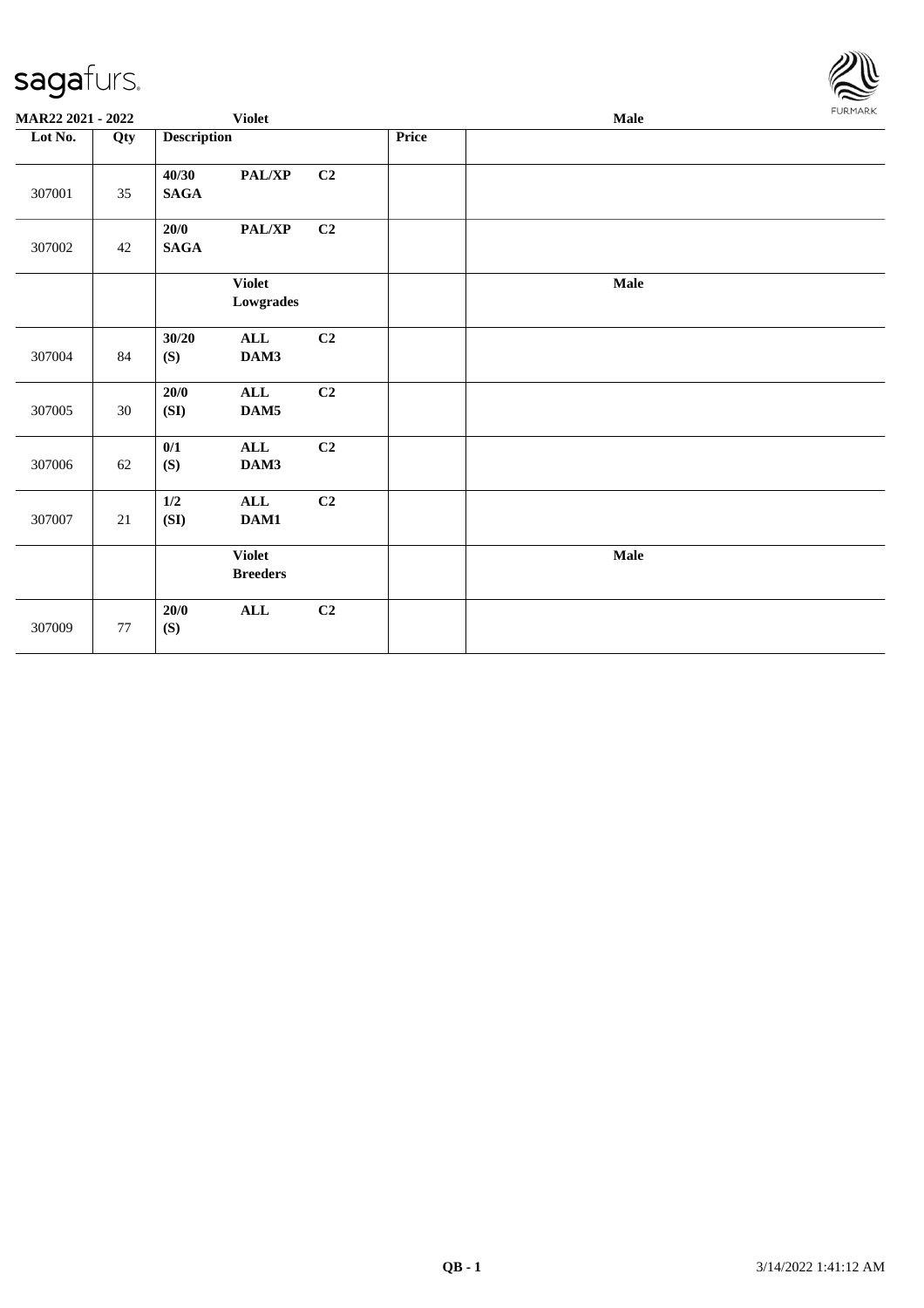| <b>MAR22 2021 - 2022</b> |     | <b>Jaguar</b>                                               |                                  |                |       | Male |  |
|--------------------------|-----|-------------------------------------------------------------|----------------------------------|----------------|-------|------|--|
| Lot No.                  | Qty | <b>Description</b>                                          |                                  |                | Price |      |  |
| 307101                   | 165 | 30/20<br><b>SAGA</b>                                        | MED/PAL C1                       |                |       |      |  |
| 307102                   | 68  | $\bf{0}$<br><b>SAGA</b>                                     | MED/PAL C1                       |                |       |      |  |
| 307103                   | 51  | 30/20<br>$\bold{XP}$<br><b>SAGA</b>                         |                                  | C1/C2          |       |      |  |
| 307104                   | 68  | 30<br>$\mathbf{SAGA}$                                       | MED/PAL C2/C3                    |                |       |      |  |
| 307105                   | 72  | 30/20<br>$2\mathbf{X}\mathbf{D}$<br><b>SAGA</b>             |                                  | C2/C3          |       |      |  |
| 307106                   | 139 | 30/20<br>$\bold{X}\bold{D}/\bold{D}\bold{K}$<br><b>SAGA</b> |                                  | C2/C3          |       |      |  |
| 307107                   | 152 | 20<br><b>SAGA</b>                                           | MED/PAL C2/C3                    |                |       |      |  |
| 307108                   | 112 | $\bf{0}$<br><b>SAGA</b>                                     | MED/PAL C2/C3                    |                |       |      |  |
| 307109                   | 23  | $\bf{0}$<br>$\bold{XP}$<br><b>SAGA</b>                      |                                  | C2/C3          |       |      |  |
| 307110                   | 35  | 0/1<br>$\mathbf{SAGA}$                                      | $2{\bf X}{\bf D}/{\bf X}{\bf D}$ | C2/C3          |       |      |  |
| 307111                   | 37  | 50/40<br><b>SAGA</b>                                        | <b>DK/MED</b>                    | C <sub>2</sub> |       |      |  |
| 307112                   | 70  | $1/2$<br><b>SAGA</b>                                        | <b>DK/MED</b>                    | C <sub>2</sub> |       |      |  |
| 307113                   | 82  | 40/30<br>$\mathbf{ALL}$<br><b>SAGA</b><br>WB1               |                                  | C <sub>2</sub> |       |      |  |
| 307114                   | 186 | 20/0<br>$\mathbf{ALL}$<br><b>SAGA</b><br>WB1                |                                  | C2             |       |      |  |
| 307115                   | 58  | 30/20<br><b>SAGA</b>                                        | <b>DK/MED</b>                    | C <sub>4</sub> |       |      |  |
| 307116                   | 27  | 0/1<br>$\mathbf{SAGA}$                                      | <b>DK/MED</b>                    | C <sub>4</sub> |       |      |  |

**FURMA**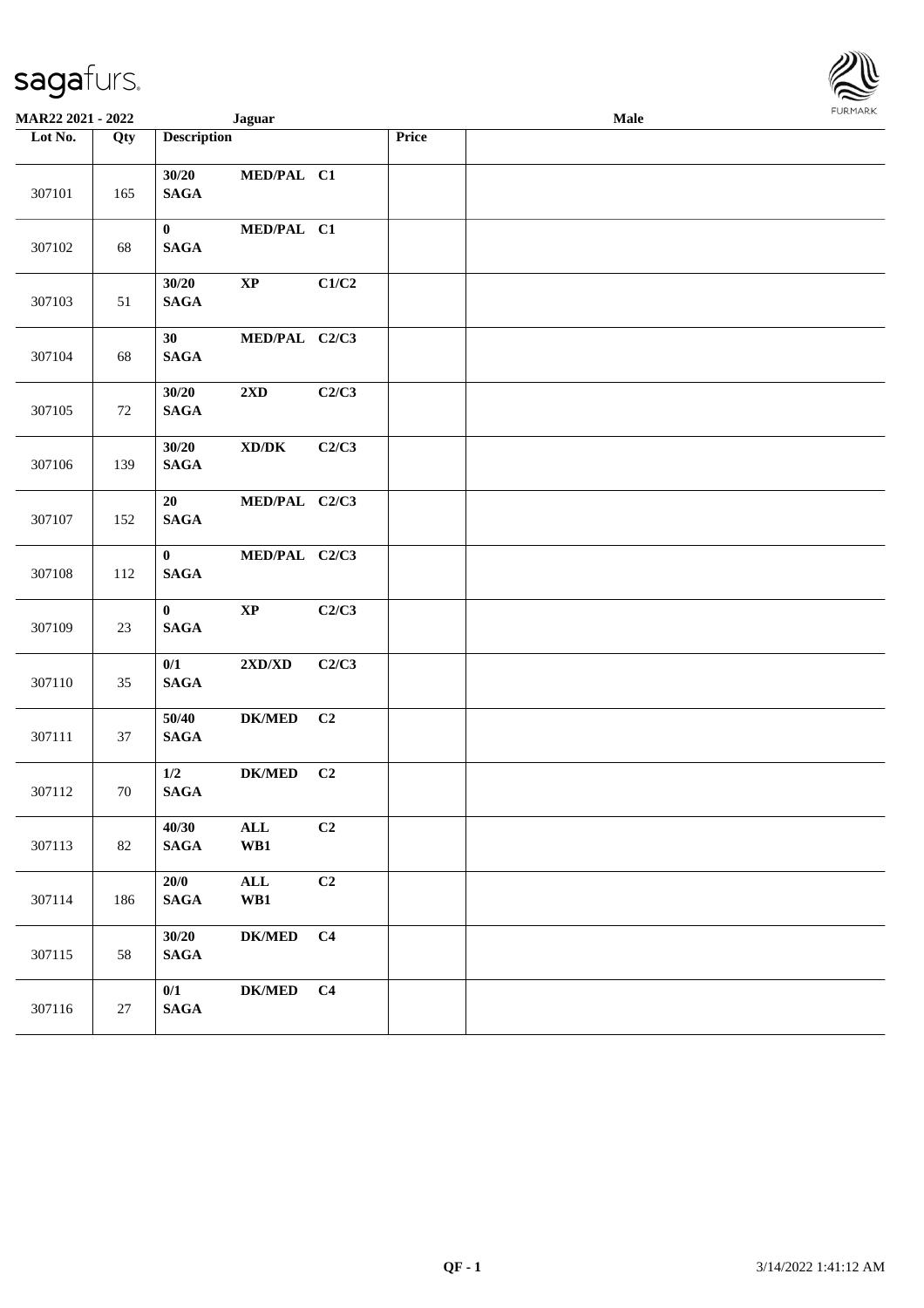| MAR22 2021 - 2022 |        |                                            | <b>Jaguar</b>                    |                |       | Male | FURMARK<br><b>Lowgrades</b> |
|-------------------|--------|--------------------------------------------|----------------------------------|----------------|-------|------|-----------------------------|
| Lot No.           | Qty    | <b>Description</b>                         |                                  |                | Price |      |                             |
| 307121            | 55     | 30/20<br>(S)                               | ALL<br>DAM2                      | C <sub>2</sub> |       |      |                             |
| 307122            | 29     | 30/20<br>(S)                               | <b>ALL</b><br>DAM3               | C <sub>2</sub> |       |      |                             |
| 307123            | 41     | $\mathbf{0}$<br>(S)                        | ALL<br>DAM2                      | C2             |       |      |                             |
| 307124            | $18\,$ | $\pmb{0}$<br>(SI)                          | <b>ALL</b><br>DAM4               | C2             |       |      |                             |
| 307125            | $20\,$ | 20/0<br>(II)                               | ALL<br>DAM5                      | C <sub>2</sub> |       |      |                             |
| 307126            | 52     | $1/2$<br>(S)                               | $\mathbf{ALL}$<br>DAM2           | C2             |       |      |                             |
|                   |        |                                            | <b>Jaguar</b><br><b>Breeders</b> |                |       | Male |                             |
| 307128            | 26     | 30/20<br>(S)                               | $\mathbf{ALL}$<br>WB1            | C2             |       |      |                             |
| 307129            | 46     | 0/1<br>(S)                                 | <b>ALL</b><br>WB1                | C2             |       |      |                             |
|                   |        | <b>Jaguar</b><br><b>Breeders Lowgrades</b> |                                  |                |       | Male |                             |
| 307131            | 24     | 30/20<br>(S)                               | $\mathbf{ALL}$<br>DAM3           | C2             |       |      |                             |
| 307132            | 24     | 0/1<br>(S)                                 | ALL<br>DAM3                      | C2             |       |      |                             |

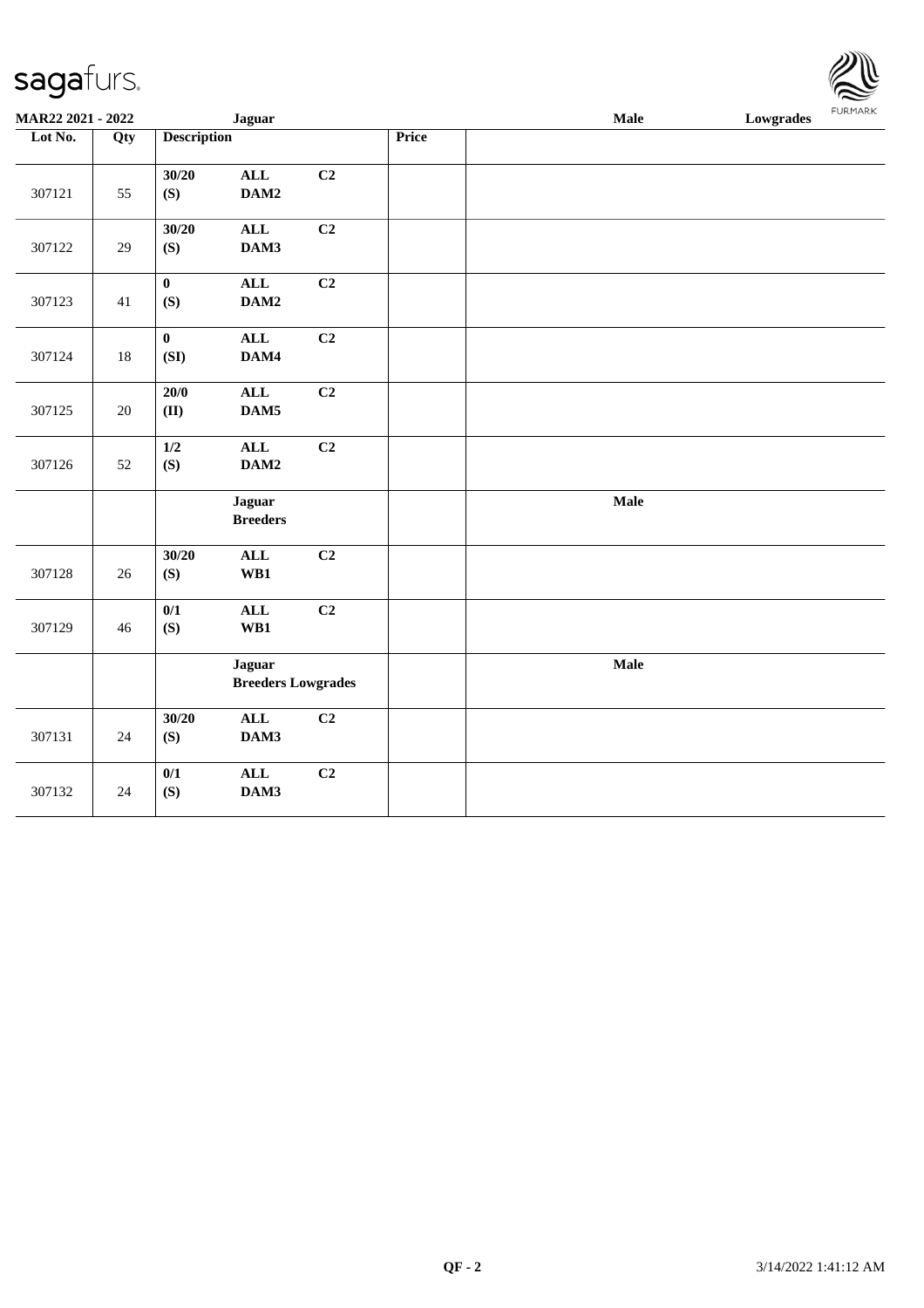

| MAR22 2021 - 2022                    |     | <b>Aleutian</b>      |                              |                |                             | Male |             |  |  |  |
|--------------------------------------|-----|----------------------|------------------------------|----------------|-----------------------------|------|-------------|--|--|--|
| Lot No.                              | Qty | <b>Description</b>   |                              |                | Price                       |      |             |  |  |  |
| 307201                               | 78  | 50/40<br><b>SAGA</b> | ALL                          | C <sub>2</sub> |                             |      |             |  |  |  |
| **************<br>* 307202<br>$\ast$ | 265 | 30/20<br><b>SAGA</b> | $\mathbf{ALL}$               | C <sub>2</sub> |                             |      |             |  |  |  |
| $\ast$<br>* 307203<br>************** | 52  |                      | 317 Skins                    |                | $\ast$<br>$\ast$<br>******* |      |             |  |  |  |
| 307204                               | 236 | 0/1<br><b>SAGA</b>   | ALL                          | C2             |                             |      |             |  |  |  |
|                                      |     |                      | <b>Aleutian</b><br>Lowgrades |                |                             |      | <b>Male</b> |  |  |  |
| 307206                               | 63  | 20<br>(SI)           | ALL<br>DAM2                  | C2             |                             |      |             |  |  |  |
| 307207                               | 48  | 0/1<br>(SI)          | <b>ALL</b><br>DAM3           | C2             |                             |      |             |  |  |  |
| 307208                               | 10  | 2/3<br>(SI)          | <b>ALL</b><br>DAM2           | C2             |                             |      |             |  |  |  |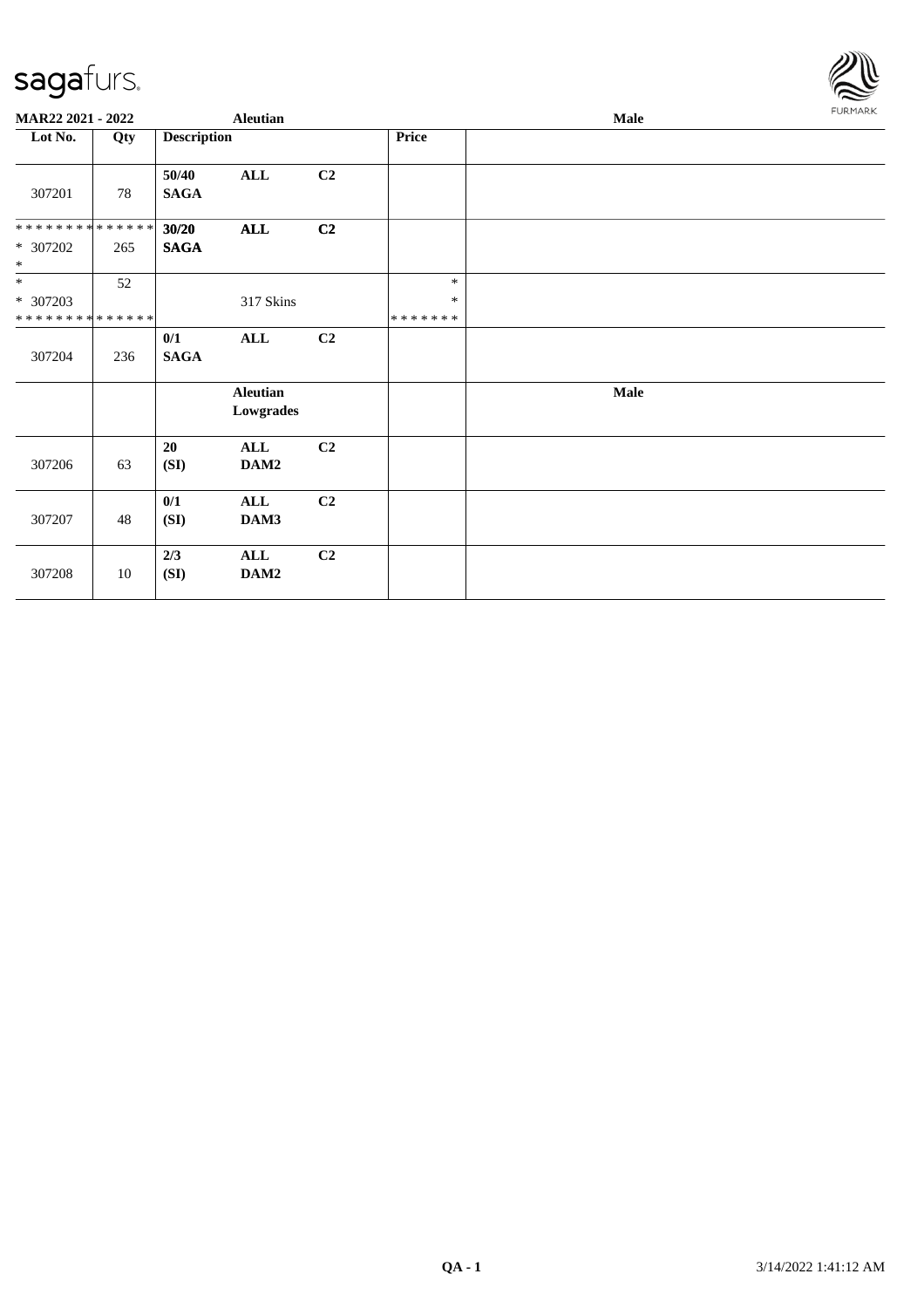

| MAR22 2021 - 2022 |     | <b>Stardust</b>      |                              |                |              | Male |  |  |  |
|-------------------|-----|----------------------|------------------------------|----------------|--------------|------|--|--|--|
| Lot No.           | Qty | <b>Description</b>   |                              |                | <b>Price</b> |      |  |  |  |
| 307301            | 62  | 40/30<br><b>SAGA</b> | ALL                          | C <sub>2</sub> |              |      |  |  |  |
| 307302            | 189 | 20/0<br><b>SAGA</b>  | ALL                          | C <sub>2</sub> |              |      |  |  |  |
| 307303            | 28  | <b>SAGA</b>          | ALL                          | C <sub>2</sub> |              |      |  |  |  |
|                   |     |                      | <b>Stardust</b><br>Lowgrades |                |              | Male |  |  |  |
| 307305            | 26  | 30/20<br>(SI)        | ALL<br>DAM3                  | C <sub>2</sub> |              |      |  |  |  |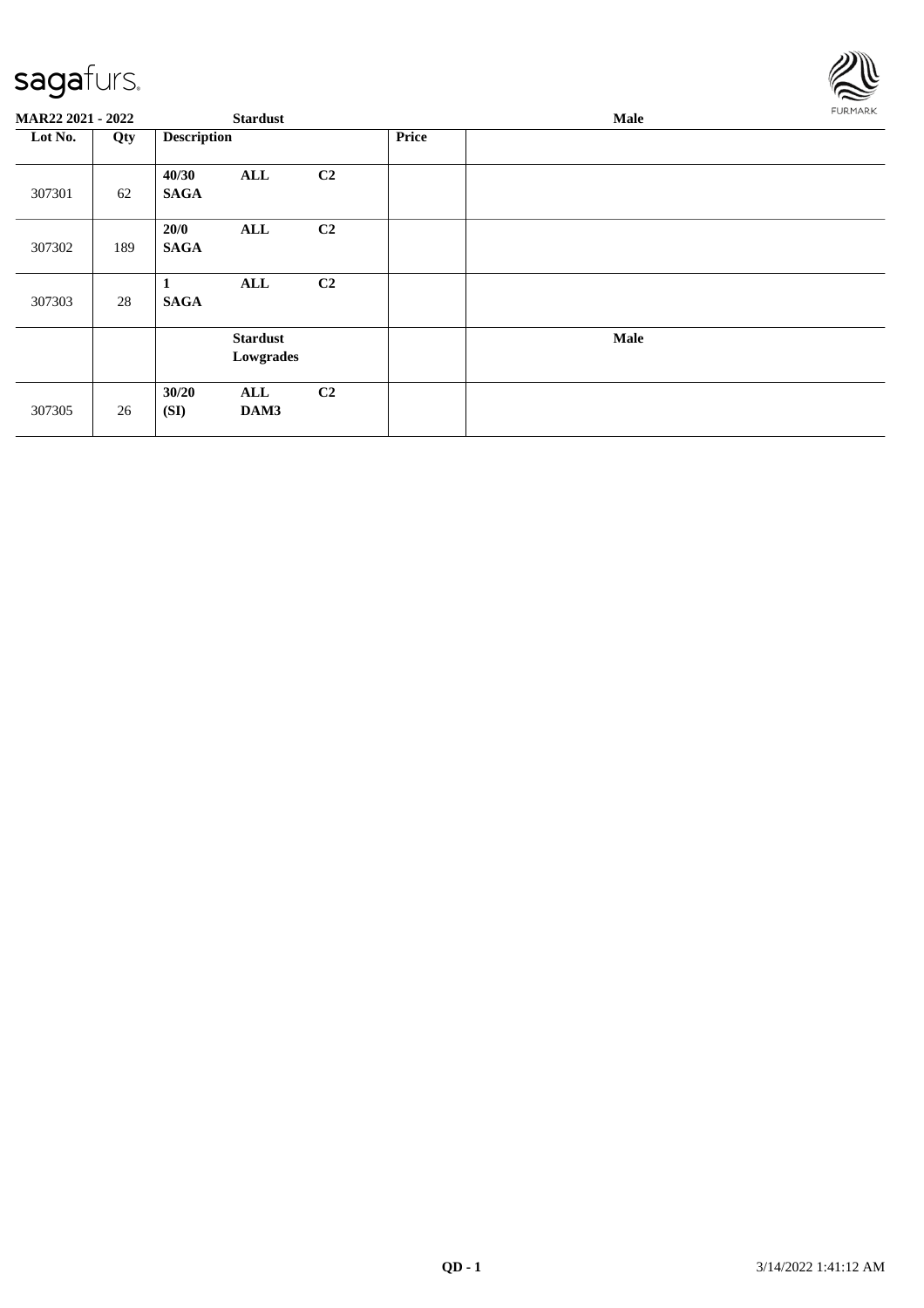

| MAR22 2021 - 2022 |     |                      | <b>Other Minks</b>                              |                |       | Male |  |
|-------------------|-----|----------------------|-------------------------------------------------|----------------|-------|------|--|
| Lot No.           | Qty | <b>Description</b>   |                                                 |                | Price |      |  |
| 307321            | 93  | 50/40<br><b>SAGA</b> | <b>DK/MED</b><br>$CHA+1$                        | C <sub>2</sub> |       |      |  |
| 307322            | 172 | 50/40<br><b>SAGA</b> | $DK/MED$<br>$CHA-1$                             | C <sub>2</sub> |       |      |  |
| 307323            | 74  | 50/40<br><b>SAGA</b> | <b>DK/MED</b><br>$CHA+1$                        | C2<br>SPT1     |       |      |  |
| 307324            | 146 | 30<br><b>SAGA</b>    | <b>DK/MED</b><br>$CHA+1$                        | C2             |       |      |  |
| 307325            | 239 | 30<br><b>SAGA</b>    | <b>DK/MED</b><br>$CHA-1$                        | C <sub>2</sub> |       |      |  |
| 307326            | 87  | 30<br><b>SAGA</b>    | <b>DK/MED</b><br>$CHA+1$                        | C2<br>SPT1     |       |      |  |
| 307327            | 104 | 20<br><b>SAGA</b>    | <b>DK/MED</b><br>$CHA+1$                        | C2             |       |      |  |
| 307328            | 166 | 20<br><b>SAGA</b>    | $\mathbf{DK}/\mathbf{MED}$<br>$CHA-1$           | C <sub>2</sub> |       |      |  |
| 307329            | 26  | 30/20<br><b>SAGA</b> | <b>DK/MED</b><br>$CHA-1$                        | C3             |       |      |  |
| 307330            | 66  | 20<br><b>SAGA</b>    | <b>DK/MED</b><br>$CHA+1$                        | C2<br>SPT1     |       |      |  |
| 307331            | 59  | 0/1<br><b>SAGA</b>   | <b>DK/MED</b><br>$CHA-1$                        | C2             |       |      |  |
| 307332            | 62  | 0/1<br><b>SAGA</b>   | <b>DK/MED</b><br>$CHA+1$                        | C <sub>2</sub> |       |      |  |
|                   |     |                      | <b>Other Minks</b><br>Lowgrades                 |                |       | Male |  |
| 307334            | 57  | 50/40<br>(S)         | $\mathbf{ALL}$<br>DAM2                          | C2             |       |      |  |
| 307335            | 80  | 30<br>(S)            | $\mathbf{ALL}$<br>$\mathbf{DAM2}$               | C2             |       |      |  |
| 307336            | 94  | 20/0<br>(S)          | ALL<br>DAM2                                     | C2             |       |      |  |
| 307337            | 47  | 20/0<br>(SI)         | $\mathbf{ALL}$<br>DAM4                          | C2             |       |      |  |
|                   |     |                      | <b>Other Minks</b><br><b>Breeders Lowgrades</b> |                |       | Male |  |
| 307339            | 20  | 40/30<br>(S)         | $\mathbf{ALL}$<br>DAM2                          | C2             |       |      |  |
| 307340            | 41  | 20/0<br>(S)          | $\mathbf{ALL}$<br>DAM2                          | C2             |       |      |  |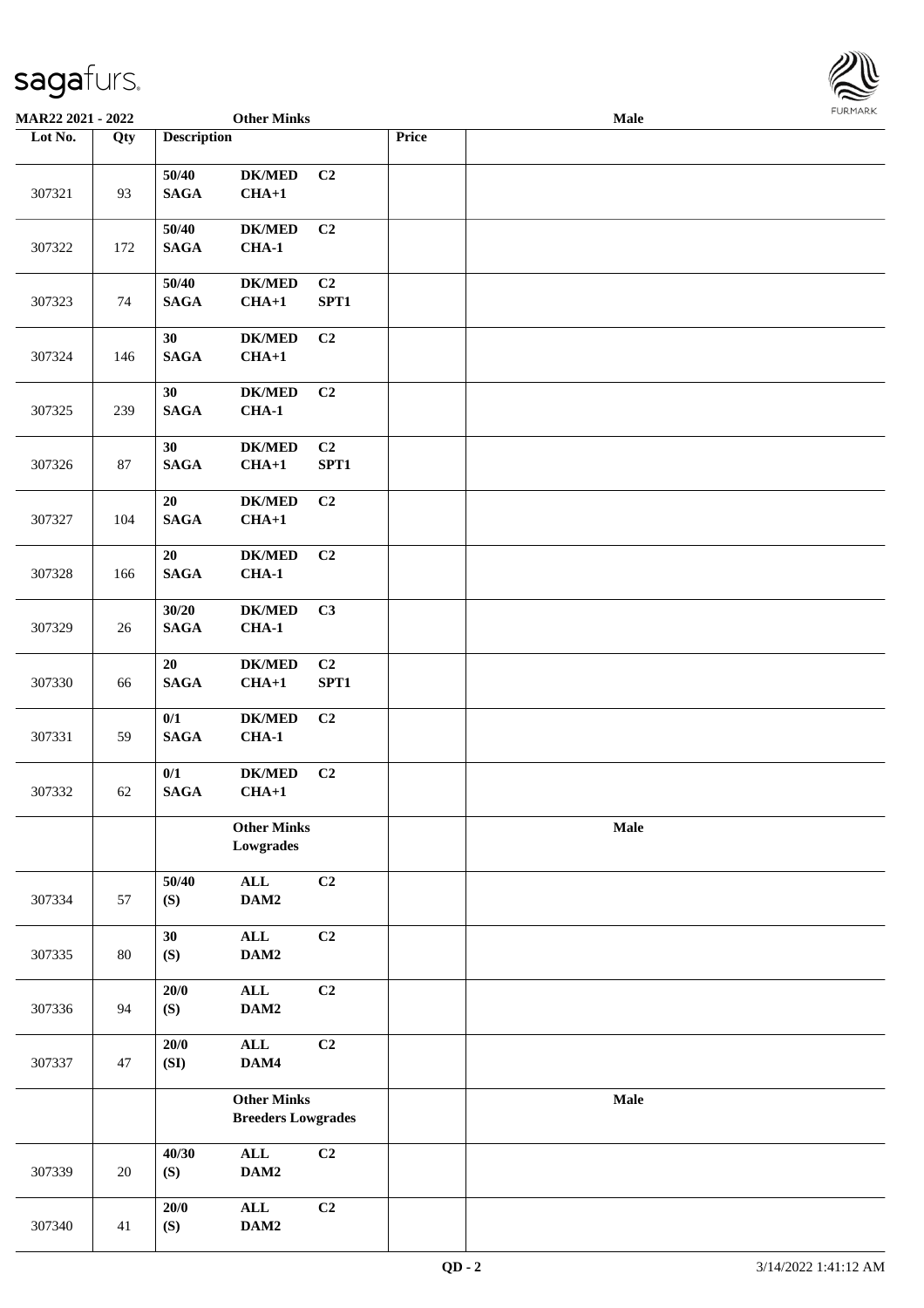

| <b>MAR22 2021 - 2022</b> |     |                                 | <b>Misc. Mink</b>                   |       |       | Male |  |
|--------------------------|-----|---------------------------------|-------------------------------------|-------|-------|------|--|
| Lot No.                  | Qty | <b>Description</b>              |                                     |       | Price |      |  |
| 307341                   | 112 | 50<br><b>SAGA</b>               | <b>DK/MED</b>                       | C1/C2 |       |      |  |
| 307342                   | 230 | 40<br><b>SAGA</b>               | <b>DK/MED</b>                       | C1/C2 |       |      |  |
| 307343                   | 146 | 50/40<br><b>SAGA</b>            | <b>DK/MED</b>                       | C2/C3 |       |      |  |
| 307344                   | 60  | 50/40<br><b>SAGA</b>            | MED/PAL C1/C2                       |       |       |      |  |
| 307345                   | 39  | 40/30<br><b>SAGA</b>            | 2XD/XD                              | C2    |       |      |  |
| 307346                   | 88  | 40/30<br><b>SAGA</b>            | $\bold{X}\bold{D}/\bold{D}\bold{K}$ | C3    |       |      |  |
| 307347                   | 217 | 30<br><b>SAGA</b>               | <b>DK/MED</b>                       | C1/C2 |       |      |  |
| 307348                   | 73  | 30<br><b>SAGA</b>               | <b>DK/MED</b>                       | C3/C4 |       |      |  |
| 307349                   | 87  | 30<br><b>SAGA</b>               | MED/PAL C2/C3                       |       |       |      |  |
| 307350                   | 180 | 20<br>$\mathbf{SAGA}$           | <b>DK/MED</b>                       | C1/C2 |       |      |  |
| 307351                   | 113 | 30/20<br><b>SAGA</b>            | MED/PAL C1/C2                       |       |       |      |  |
| 307352                   | 65  | 20/0<br><b>SAGA</b>             | 2XD/XD                              | C2    |       |      |  |
| 307353                   | 119 | 20/0<br><b>SAGA</b>             | $\bold{X}\bold{D}/\bold{D}\bold{K}$ | C3    |       |      |  |
| 307354                   | 109 | 20/0<br><b>SAGA</b>             | <b>DK/MED</b>                       | C3/C4 |       |      |  |
| 307355                   | 76  | 20/0<br><b>SAGA</b>             | MED/PAL C1/C2                       |       |       |      |  |
| 307356                   | 76  | $\mathbf{0}$<br>$\mathbf{SAGA}$ | <b>DK/MED</b>                       | C1/C2 |       |      |  |
| 307357                   | 128 | 40/30<br>S/SI                   | $\mathbf{ALL}$<br><b>LNAP</b>       | C2    |       |      |  |
| 307358                   | 59  | 40/30<br><b>SAGA</b>            | ALL                                 | C2    |       |      |  |
| 307359                   | 20  | 40/30<br><b>SAGA</b>            | $\mathbf{ALL}$<br>WHM1              | C2    |       |      |  |
| 307360                   | 20  | 40/30<br><b>SAGA</b>            | $\mathbf{ALL}$<br>SPT1              | C2    |       |      |  |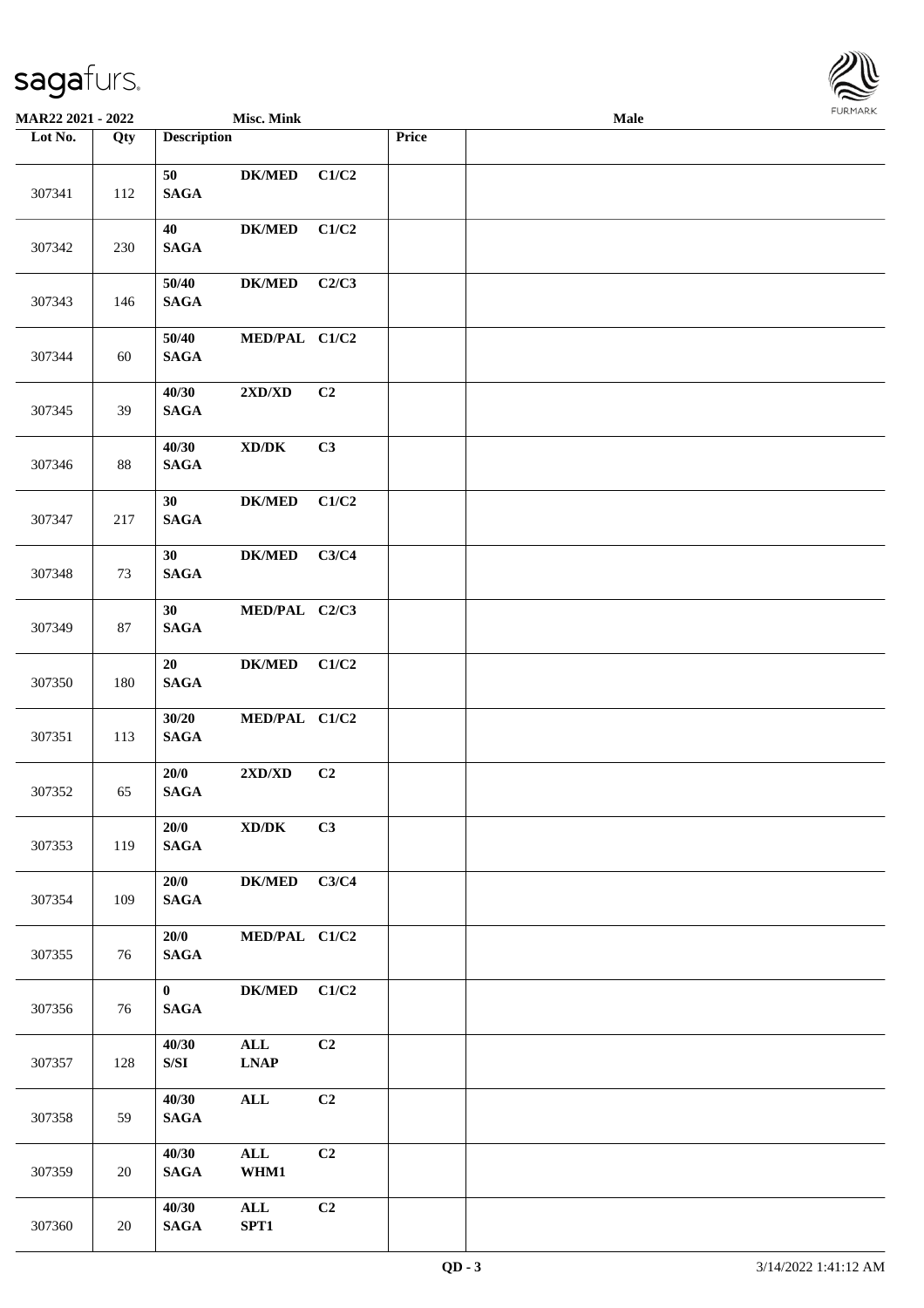

| <b>MAR22 2021 - 2022</b>                                     |         |                                                                                                       | <b>Misc. Mink</b>             |    |                                   | Male |  |
|--------------------------------------------------------------|---------|-------------------------------------------------------------------------------------------------------|-------------------------------|----|-----------------------------------|------|--|
| Lot No.                                                      | Qty     | <b>Description</b>                                                                                    |                               |    | Price                             |      |  |
| 307361                                                       | 122     | $20/0$<br>$\ensuremath{\mathrm{S}}\xspace/\ensuremath{\mathrm{S}}\xspace\ensuremath{\mathrm{I}}$      | $\mathbf{ALL}$<br><b>LNAP</b> | C2 |                                   |      |  |
| 307362                                                       | 58      | 20/0<br><b>SAGA</b>                                                                                   | $\mathbf{ALL}$                | C2 |                                   |      |  |
| 307363                                                       | 14      | $20/0$<br><b>SAGA</b>                                                                                 | $\mathbf{ALL}$<br>WHM1        | C2 |                                   |      |  |
| 307364                                                       | 22      | $20/0$<br><b>SAGA</b>                                                                                 | $\mathbf{ALL}$<br>SPT1        | C2 |                                   |      |  |
| 307365                                                       | $23\,$  | $\mathbf 1$<br>$\ensuremath{\mathrm{S}}\xspace/\ensuremath{\mathrm{S}}\xspace\ensuremath{\mathrm{I}}$ | <b>ALL</b>                    | C2 |                                   |      |  |
|                                                              |         |                                                                                                       | Misc. Mink<br>Lowgrades       |    |                                   | Male |  |
| 307367                                                       | 95      | 50/40<br>(S)                                                                                          | $\mathbf{ALL}$<br>DAM1        | C2 |                                   |      |  |
| 307368                                                       | 101     | 50/40<br>(S)                                                                                          | $\mathbf{ALL}$<br>DAM2        | C2 |                                   |      |  |
| 307369                                                       | $27\,$  | 40/30<br>(SI)                                                                                         | $\mathbf{ALL}$<br>DAM4        | C2 |                                   |      |  |
| 307370                                                       | 29      | 30/20<br>(II)                                                                                         | ALL<br>DAM5                   | C2 |                                   |      |  |
| 307371                                                       | $111\,$ | 30/20<br>(S)                                                                                          | $\mathbf{ALL}$<br>DAM1        | C2 |                                   |      |  |
| 307372                                                       | 187     | 30/20<br>(S)                                                                                          | $\mathbf{ALL}$<br>DAM2        | C2 |                                   |      |  |
| 307373                                                       | 34      | 20/0<br>(SI)                                                                                          | $\mathbf{ALL}$<br>DAM4        | C2 |                                   |      |  |
| 307374                                                       | 77      | $\mathbf{0}$<br>(S)                                                                                   | $\mathbf{ALL}$<br>DAM2        | C2 |                                   |      |  |
| 307375                                                       | 64      | 1/2<br>(S)                                                                                            | $\mathbf{ALL}$<br>DAM2        | C2 |                                   |      |  |
|                                                              |         |                                                                                                       | Misc. Mink<br><b>Breeders</b> |    |                                   | Male |  |
| * * * * * * * * * * * * * *<br>* 307377<br>$\ast$            | 225     | 40/30<br>(S)                                                                                          | ALL                           | C2 |                                   |      |  |
| $\overline{\ast}$<br>* 307378<br>* * * * * * * * * * * * * * | 86      |                                                                                                       | 311 Skins                     |    | $\ast$<br>$\ast$<br>* * * * * * * |      |  |
| 307379                                                       | 118     | 20<br>(S)                                                                                             | $\mathbf{ALL}$                | C2 |                                   |      |  |
| 307380                                                       | 145     | 0/1<br>(S)                                                                                            | $\mathbf{ALL}$                | C2 |                                   |      |  |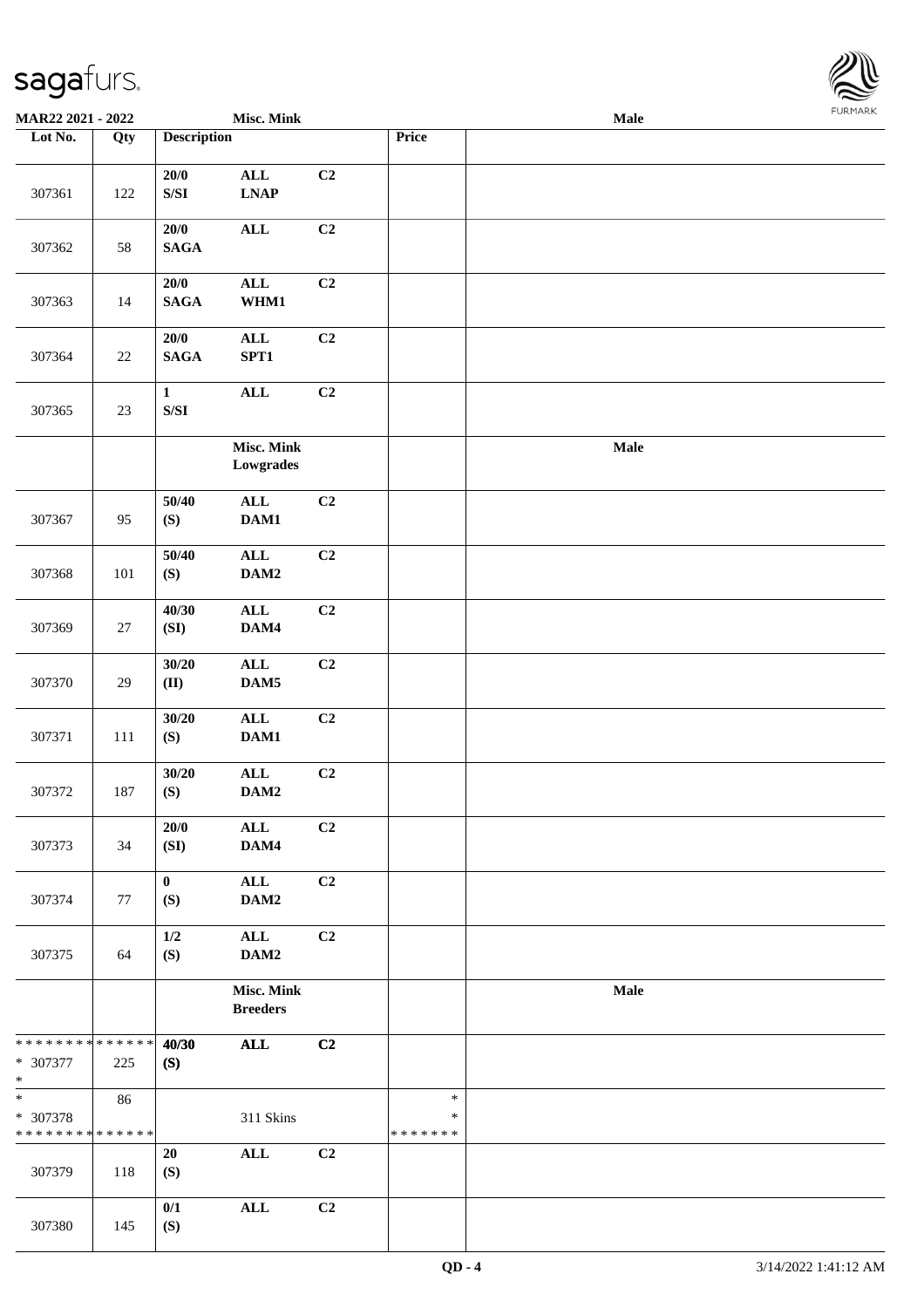| <b>MAR22 2021 - 2022</b><br><b>Misc. Mink</b><br>Male<br><b>Description</b><br><b>Price</b><br>Lot No.<br>Qty<br>40/30<br>C2<br>ALL<br>(S)<br>307381<br>110<br>DAM2<br>C2<br>20<br>ALL | $\sim$                    |  |
|----------------------------------------------------------------------------------------------------------------------------------------------------------------------------------------|---------------------------|--|
|                                                                                                                                                                                        | <b>Breeders Lowgrades</b> |  |
|                                                                                                                                                                                        |                           |  |
|                                                                                                                                                                                        |                           |  |
| (S)<br>307382<br>157<br>DAM2                                                                                                                                                           |                           |  |
| C <sub>2</sub><br>20/0<br>ALL<br>63<br>(SI)<br>DAM4<br>307383                                                                                                                          |                           |  |
| C <sub>2</sub><br>20/0<br>ALL<br>307384<br>17<br>(SI)<br>DAM4                                                                                                                          |                           |  |
| 0/1<br>C <sub>2</sub><br>ALL<br>90<br>(S)<br>DAM2<br>307385                                                                                                                            |                           |  |

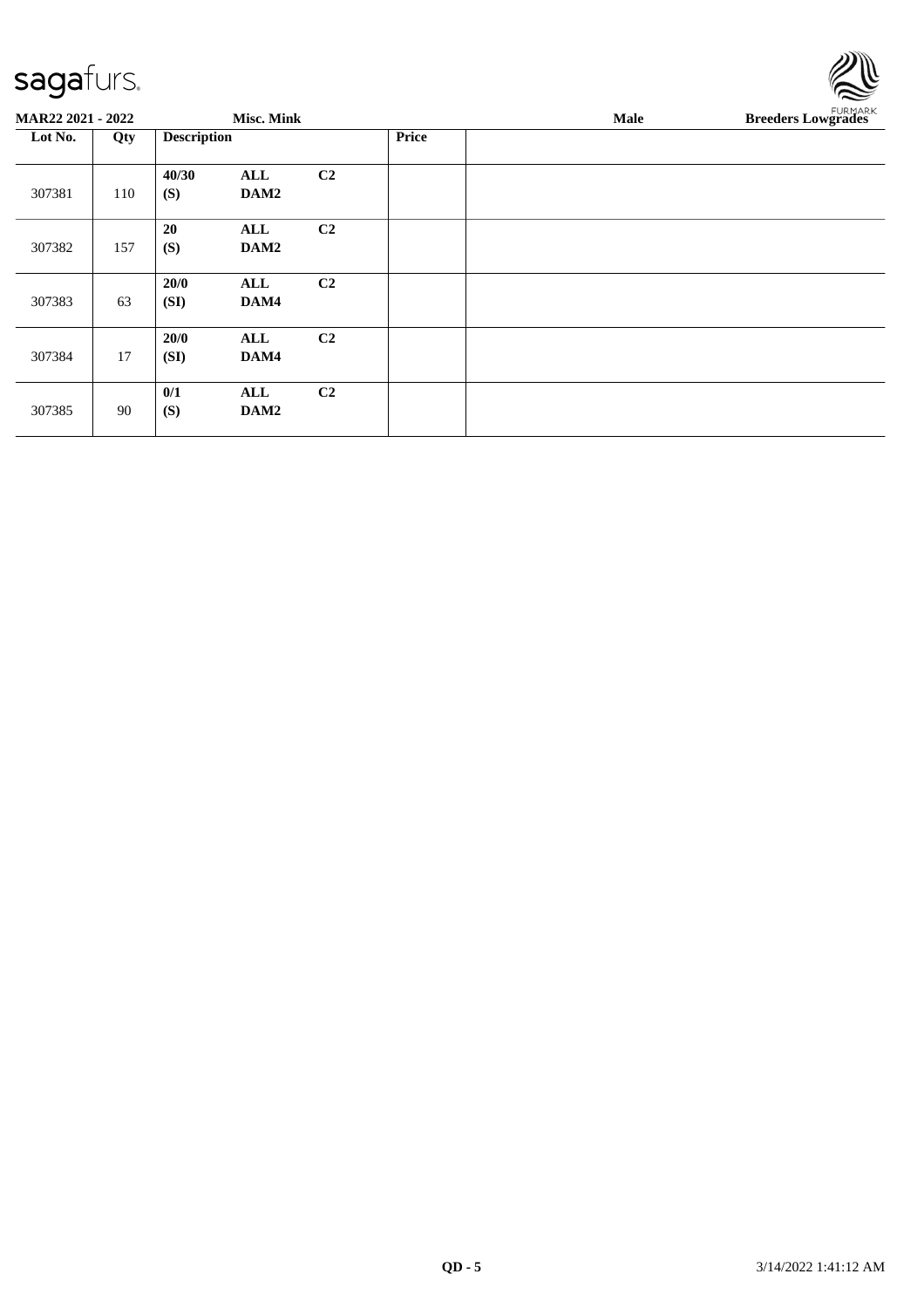

| MAR22 2021 - 2022 |     |                    | <b>Violet</b>              |                |              | Female |  |  |  |
|-------------------|-----|--------------------|----------------------------|----------------|--------------|--------|--|--|--|
| Lot No.           | Qty | <b>Description</b> |                            |                | <b>Price</b> |        |  |  |  |
| 407001            | 213 | 0/1<br>S/SI        | ALL                        | C2             |              |        |  |  |  |
| 407002            | 193 | 2/3<br>S/SI        | ALL                        | C2             |              |        |  |  |  |
|                   |     |                    | <b>Violet</b><br>Lowgrades |                |              | Female |  |  |  |
| 407004            | 179 | 1/2<br>(S)         | ALL<br>DAM2                | C2             |              |        |  |  |  |
| 407005            | 78  | 1/2<br>(S)         | ALL<br>DAM4                | C <sub>2</sub> |              |        |  |  |  |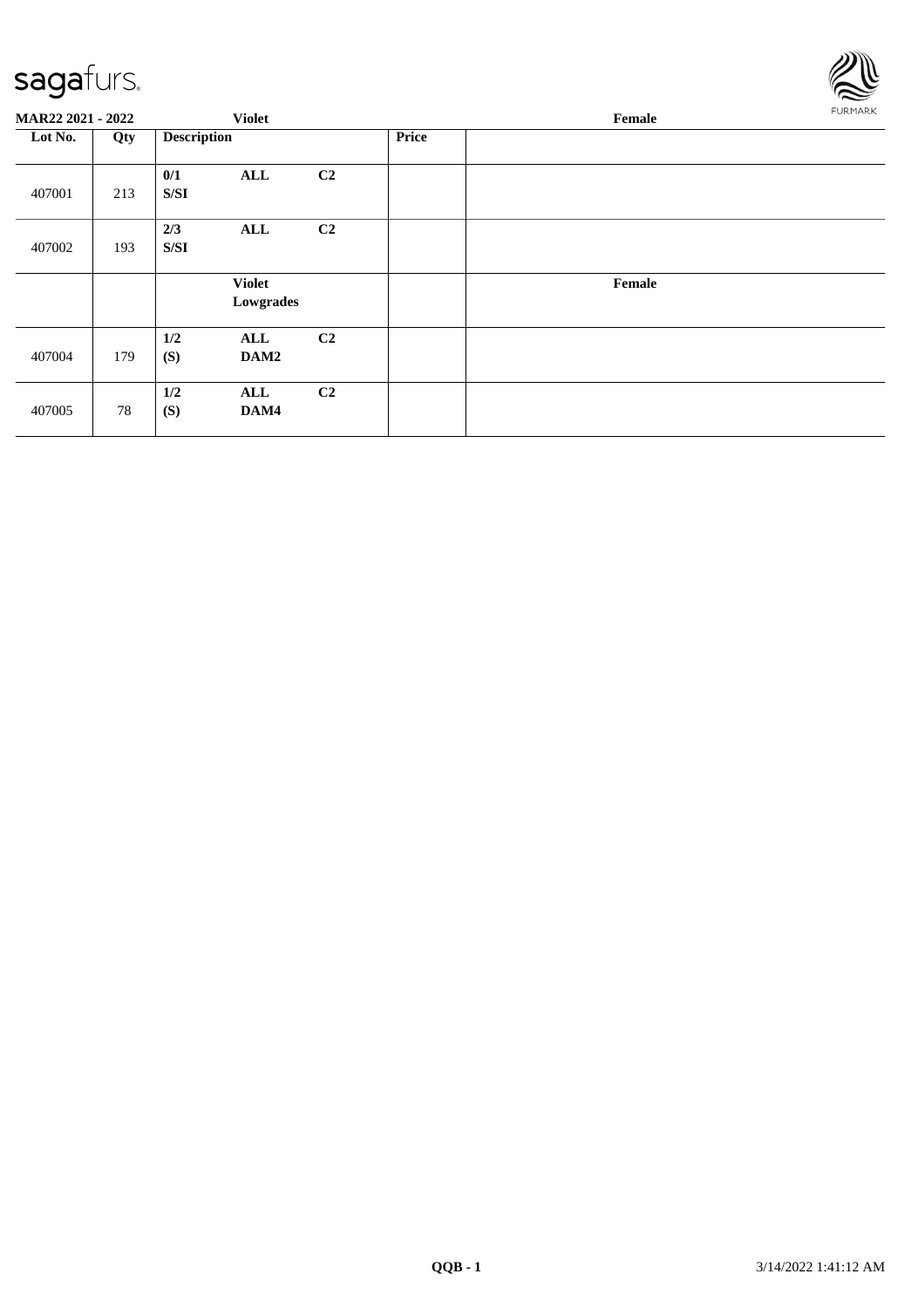| <b>MAR22 2021 - 2022</b> |        |                                            | <b>Jaguar</b>                                                |                 |       | Female |  |
|--------------------------|--------|--------------------------------------------|--------------------------------------------------------------|-----------------|-------|--------|--|
| Lot No.                  | Qty    | <b>Description</b>                         |                                                              |                 | Price |        |  |
| 407101                   | 124    | 0/1<br>$\mathbf{SAGA}$                     | MED/PAL C1                                                   |                 |       |        |  |
| 407102                   | 195    | $\mathbf{1}$<br>$\mathbf{SAGA}$            | MED/PAL C2                                                   |                 |       |        |  |
| 407103                   | 64     | $\overline{2}$<br><b>SAGA</b>              | MED/PAL C1                                                   |                 |       |        |  |
| 407104                   | 123    | $\mathbf{2}$<br>$\mathbf{SAGA}$            | MED/PAL C2                                                   |                 |       |        |  |
| 407105                   | 119    | 1/2<br>$\mathbf{SAGA}$                     | MED/PAL C3                                                   |                 |       |        |  |
| 407106                   | 59     | 1/2<br>$\mathbf{SAGA}$                     | $\bold{XP}$                                                  | C1/C2           |       |        |  |
| 407107                   | 101    | $\mathbf{0}$<br>$\mathbf{SAGA}$            | MED/PAL C2/C3                                                |                 |       |        |  |
| 407108                   | 66     | 0/1<br>$\mathbf{SAGA}$                     | $2\mathbf{X}\mathbf{D}$                                      | C2/C3           |       |        |  |
| 407109                   | 179    | 0/1<br>$\mathbf{SAGA}$                     | $\boldsymbol{\text{XD}}\boldsymbol{/}\boldsymbol{\text{DK}}$ | C2/C3           |       |        |  |
| 407110                   | $87\,$ | $\overline{2}$<br>$\mathbf{SAGA}$          | $2{\bf X}{\bf D}/{\bf X}{\bf D}$                             | C2/C3           |       |        |  |
| 407111                   | 49     | 0/1<br>$\mathbf{SAGA}$                     | ${\bf DK/MED}$                                               | C <sub>4</sub>  |       |        |  |
| 407112                   | 38     | 2/3<br>$\mathbf{SAGA}$                     | $DK/MED$                                                     | C <sub>4</sub>  |       |        |  |
| 407113                   | 82     | $\overline{\mathbf{3}}$<br>$\mathbf{SAGA}$ | $\mathbf{ALL}$                                               | C2              |       |        |  |
|                          |        |                                            | <b>Jaguar</b><br>Lowgrades                                   |                 |       | Female |  |
| 407115                   | 105    | 0/1<br>(S)                                 | $\mathbf{ALL}$<br>DAM2                                       | C2              |       |        |  |
| 407116                   | 73     | $1/2$<br>(SI)                              | $\mathbf{ALL}$<br>DAM4                                       | $\overline{C2}$ |       |        |  |
| 407117                   | 39     | $1/2$<br>(SI)                              | $\mathbf{ALL}$<br>$\mathbf{DAM5}$                            | C2              |       |        |  |
| 407118                   | 101    | 2/3<br>(S)                                 | $\mathbf{ALL}$<br>$\mathbf{DAM2}$                            | C2              |       |        |  |
| 407119                   | $18\,$ | 3 <sup>7</sup><br>(SI)                     | ALL<br>DAM4                                                  | C2              |       |        |  |

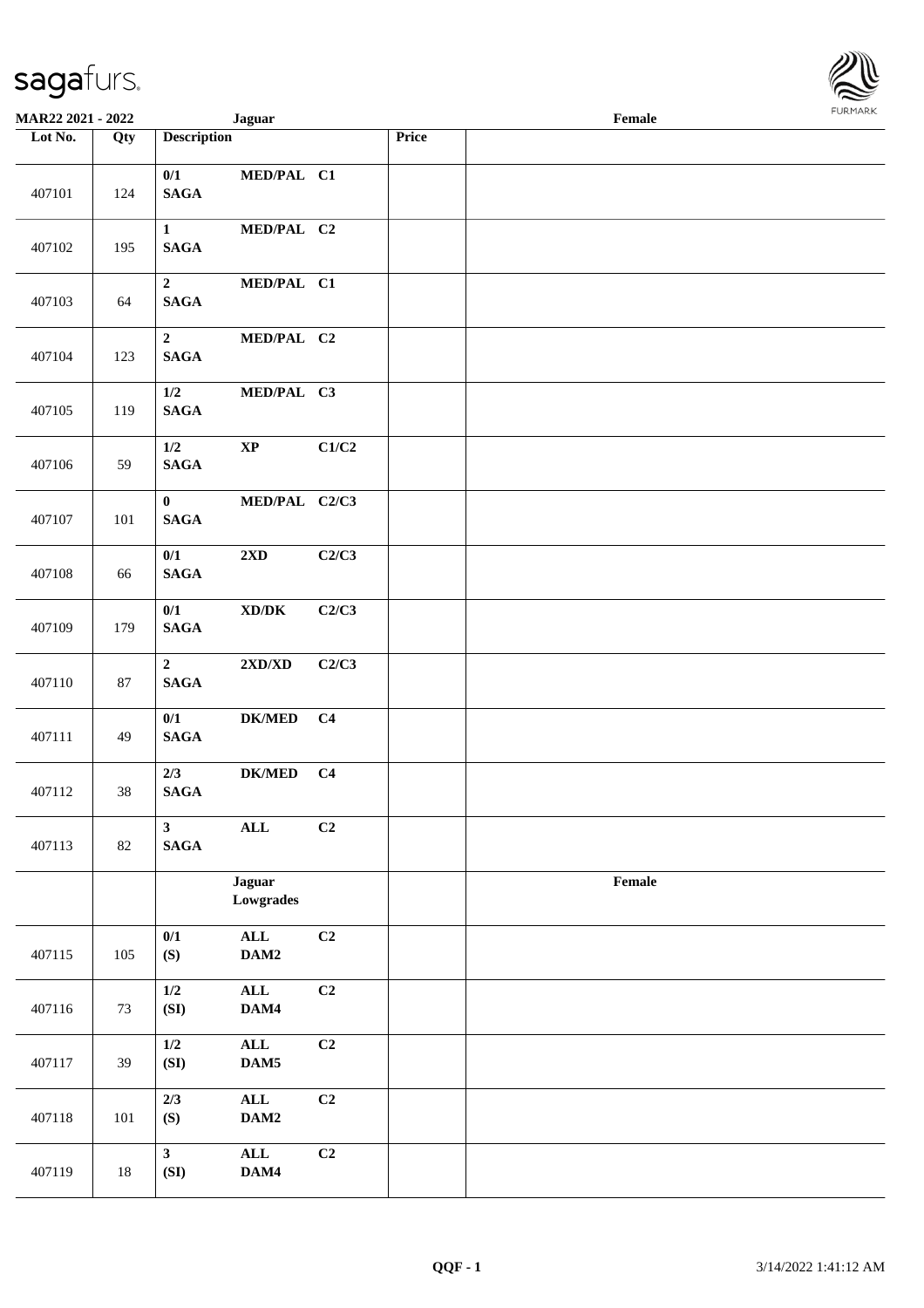

| MAR22 2021 - 2022 |     |                    | <b>Aleutian</b>              |                |              | Female |  |  |  |
|-------------------|-----|--------------------|------------------------------|----------------|--------------|--------|--|--|--|
| Lot No.           | Qty | <b>Description</b> |                              |                | <b>Price</b> |        |  |  |  |
| 407201            | 357 | 0/1<br>S/SI        | ALL                          | C <sub>2</sub> |              |        |  |  |  |
| 407202            | 357 | 2/3<br>S/SI        | ALL                          | C <sub>2</sub> |              |        |  |  |  |
|                   |     |                    | <b>Aleutian</b><br>Lowgrades |                |              | Female |  |  |  |
| 407204            | 138 | $1/2$<br>(S)       | ALL<br>DAM2                  | C2             |              |        |  |  |  |
| 407205            | 31  | 1/2<br>(S)         | ALL<br>DAM4                  | C <sub>2</sub> |              |        |  |  |  |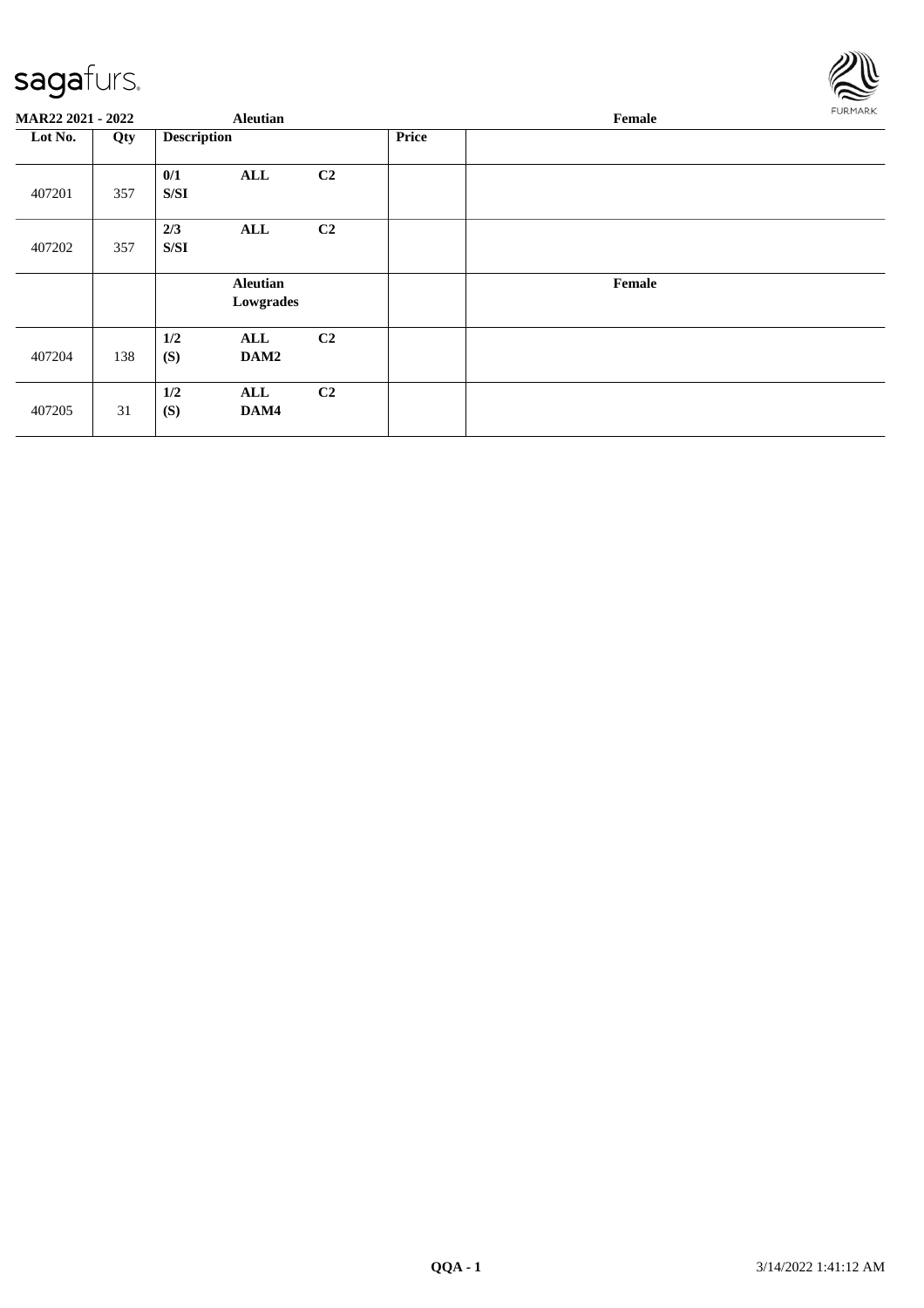

| MAR22 2021 - 2022 |     | <b>Stardust</b>                                                                                        |                              |    |       | Female                                      |  |  |
|-------------------|-----|--------------------------------------------------------------------------------------------------------|------------------------------|----|-------|---------------------------------------------|--|--|
| Lot No.           | Qty | <b>Description</b>                                                                                     |                              |    | Price |                                             |  |  |
| 407301            | 91  | 20/0<br>S/SI                                                                                           | $\mathbf{ALL}$               | C2 |       |                                             |  |  |
| 407302            | 194 | $\mathbf{1}$<br>S/SI                                                                                   | ALL                          | C2 |       |                                             |  |  |
| 407303            | 134 | $\overline{2}$<br>S/SI                                                                                 | ALL                          | C2 |       |                                             |  |  |
| 407304            | 44  | $\mathbf{3}$<br>$\ensuremath{\mathrm{S}}\xspace/\ensuremath{\mathrm{S}}\xspace\ensuremath{\mathrm{I}}$ | <b>ALL</b>                   | C2 |       |                                             |  |  |
|                   |     |                                                                                                        | <b>Stardust</b><br>Lowgrades |    |       | $\ensuremath{\textnormal{\textbf{Female}}}$ |  |  |
| 407306            | 28  | 0/1<br>(SI)                                                                                            | ALL<br>DAM3                  | C2 |       |                                             |  |  |
| 407307            | 36  | 2/3<br>(SI)                                                                                            | ALL<br>DAM3                  | C2 |       |                                             |  |  |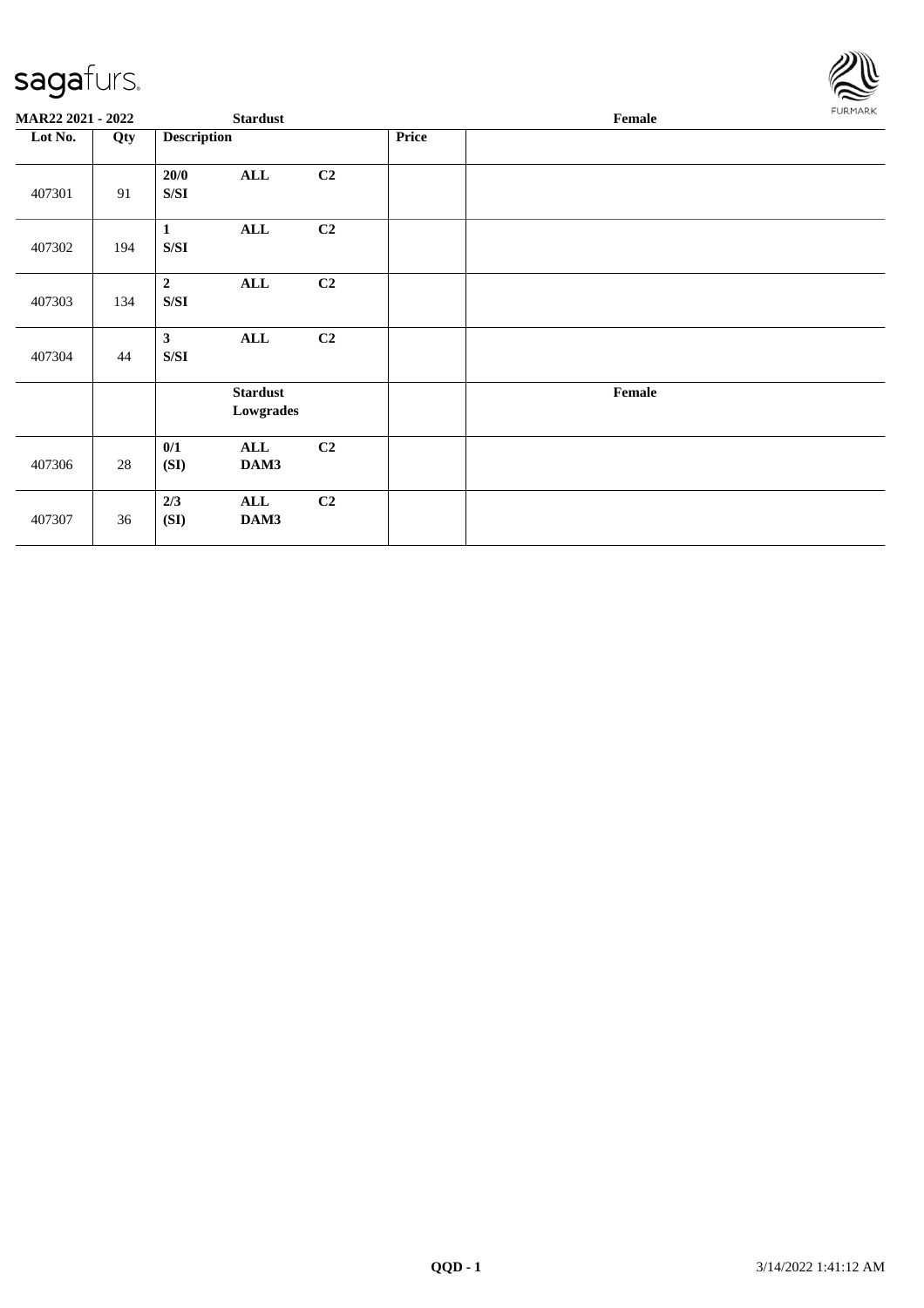

| MAR22 2021 - 2022 |     | <b>Other Minks</b>              |                                 |                |       | Female | <b>FURMARK</b> |
|-------------------|-----|---------------------------------|---------------------------------|----------------|-------|--------|----------------|
| Lot No.           | Qty | <b>Description</b>              |                                 |                | Price |        |                |
| 407321            | 208 | $\mathbf{0}$<br>$\mathbf{SAGA}$ | $DK/MED$<br>$CHA-1$             | C <sub>2</sub> |       |        |                |
| 407322            | 154 | $\mathbf{0}$<br>$\mathbf{SAGA}$ | <b>DK/MED</b><br>$CHA+1$        | C2             |       |        |                |
| 407323            | 359 | $\mathbf{1}$<br><b>SAGA</b>     | $DK/MED$<br>$CHA-1$             | C2             |       |        |                |
| 407324            | 257 | $\mathbf{1}$<br><b>SAGA</b>     | $DK/MED$<br>$CHA+1$             | C2             |       |        |                |
| 407325            | 47  | 0/1<br><b>SAGA</b>              | <b>DK/MED</b><br>$CHA+1$        | C <sub>4</sub> |       |        |                |
| 407326            | 164 | $\overline{2}$<br><b>SAGA</b>   | $DK/MED$<br>$CHA-1$             | C2             |       |        |                |
| 407327            | 119 | $\overline{2}$<br><b>SAGA</b>   | <b>DK/MED</b><br>$CHA+1$        | C2             |       |        |                |
| 407328            | 45  | 3 <sup>1</sup><br><b>SAGA</b>   | $DK/MED$<br>$CHA-1$             | C2             |       |        |                |
|                   |     |                                 | <b>Other Minks</b><br>Lowgrades |                |       | Female |                |
| 407330            | 246 | 0/1<br>(S)                      | $\mathbf{ALL}$<br>DAM3          | C <sub>2</sub> |       |        |                |
| 407331            | 75  | $\overline{2}$<br>(S)           | $\mathbf{ALL}$<br>DAM3          | C <sub>2</sub> |       |        |                |
| 407332            | 37  | $1/2$<br>(SI)                   | $\mathbf{ALL}$<br>DAM4          | C2             |       |        |                |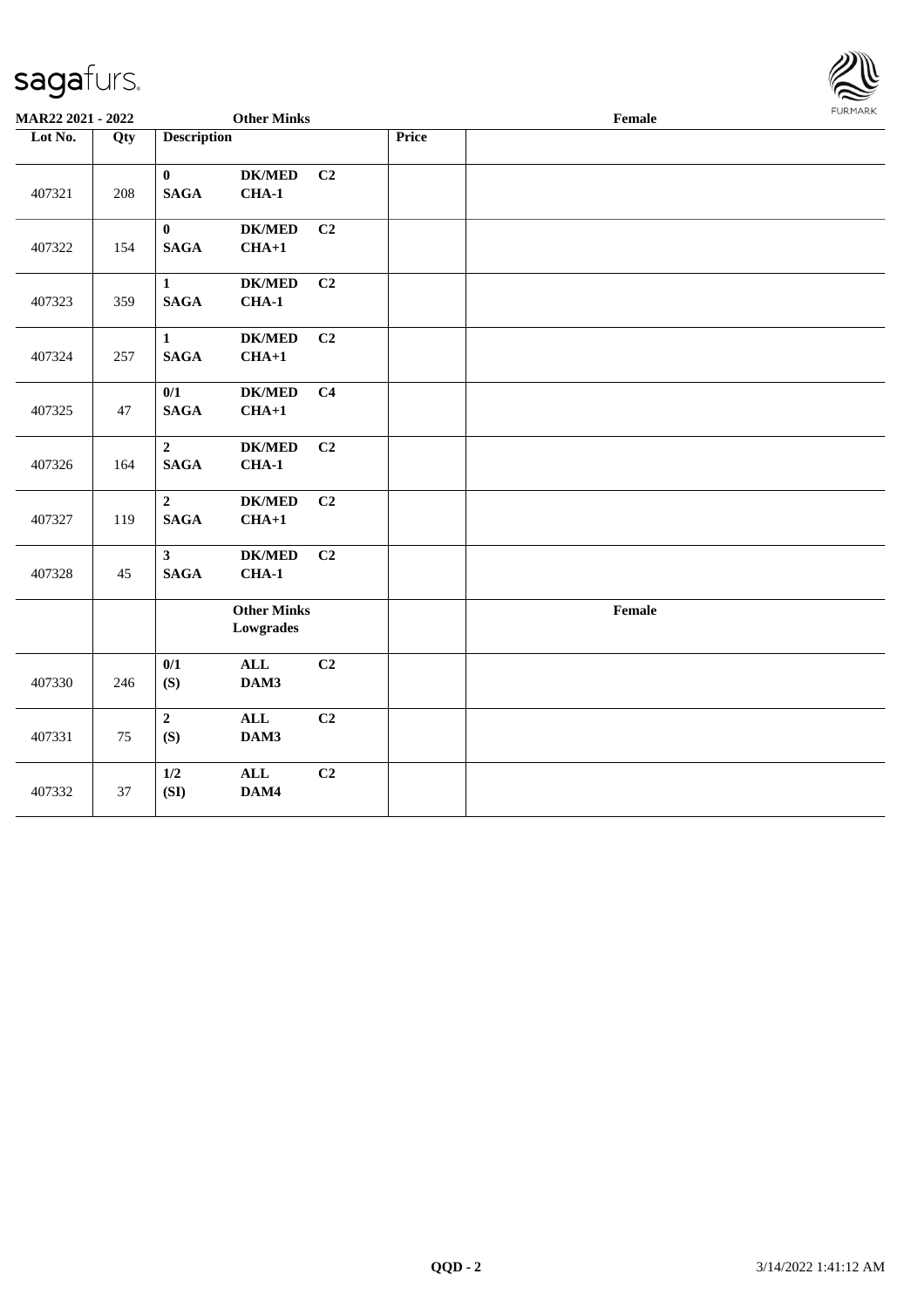

| <b>MAR22 2021 - 2022</b> |         |                                                                                                        | <b>Misc. Mink</b>                   |                        |       | Female |  |
|--------------------------|---------|--------------------------------------------------------------------------------------------------------|-------------------------------------|------------------------|-------|--------|--|
| Lot No.                  | Qty     | <b>Description</b>                                                                                     |                                     |                        | Price |        |  |
| 407341                   | $81\,$  | 20/0<br>$\ensuremath{\mathrm{S}}\xspace/\ensuremath{\mathrm{S}}\xspace\ensuremath{\mathrm{I}}$         | $\bold{X}\bold{D}/\bold{D}\bold{K}$ | C2                     |       |        |  |
| 407342                   | 147     | $\mathbf{0}$<br>$\ensuremath{\mathrm{S}}\xspace/\ensuremath{\mathrm{S}}\xspace\ensuremath{\mathrm{I}}$ | <b>DK/MED</b>                       | C2/C3                  |       |        |  |
| 407343                   | 103     | 20/0<br>$\ensuremath{\mathrm{S}}\xspace/\ensuremath{\mathrm{S}}\xspace\ensuremath{\mathrm{I}}$         | MED/PAL C2                          |                        |       |        |  |
| 407344                   | 100     | 0/1<br>$\ensuremath{\mathrm{S}}\xspace/\ensuremath{\mathrm{S}}\xspace\ensuremath{\mathrm{I}}$          | $\bold{X}\bold{D}/\bold{D}\bold{K}$ | C2                     |       |        |  |
| 407345                   | 138     | 0/1<br>$\ensuremath{\mathrm{S}}\xspace/\ensuremath{\mathrm{S}}\xspace\ensuremath{\mathrm{I}}$          | <b>DK/MED</b>                       | C1/C2                  |       |        |  |
| 407346                   | 192     | $\mathbf{1}$<br>$\ensuremath{\mathrm{S}}\xspace/\ensuremath{\mathrm{S}}\xspace\ensuremath{\mathrm{I}}$ | $DK/MED$                            | C2/C3                  |       |        |  |
| 407347                   | 53      | 0/1<br>$\ensuremath{\mathrm{S}}\xspace/\ensuremath{\mathrm{S}}\xspace\ensuremath{\mathrm{I}}$          | MED/PAL C2                          |                        |       |        |  |
| 407348                   | 139     | $\mathbf{1}$<br>$\ensuremath{\mathrm{S}}\xspace/\ensuremath{\mathrm{S}}\xspace\ensuremath{\mathrm{I}}$ | MED/PAL C2                          |                        |       |        |  |
| 407349                   | 51      | 0/1<br>$\ensuremath{\mathrm{S}}\xspace/\ensuremath{\mathrm{S}}\xspace\ensuremath{\mathrm{I}}$          | <b>PALE</b>                         | C1/C2                  |       |        |  |
| 407350                   | 229     | $1/2$<br>$\ensuremath{\mathrm{S}}\xspace/\ensuremath{\mathrm{S}}\xspace\ensuremath{\mathrm{I}}$        | $\bold{X}\bold{D}/\bold{D}\bold{K}$ | C2                     |       |        |  |
| 407351                   | 84      | $\mathbf 2$<br>$\ensuremath{\mathrm{S}}\xspace/\ensuremath{\mathrm{S}}\xspace\ensuremath{\mathrm{I}}$  | $DK/MED$                            | C2/C3                  |       |        |  |
| 407352                   | 62      | $\mathbf{2}$<br>$\ensuremath{\mathrm{S}}\xspace/\ensuremath{\mathrm{S}}\xspace\ensuremath{\mathrm{I}}$ | MED/PAL C1/C2                       |                        |       |        |  |
| 407353                   | 29      | 20/0<br><b>SAGA</b>                                                                                    | $\mathbf{ALL}$<br>WHM1              | C2<br>SPT1             |       |        |  |
| 407354                   | 23      | 0/1<br>$\ensuremath{\mathrm{S}}\xspace/\ensuremath{\mathrm{S}}\xspace\ensuremath{\mathrm{I}}$          | $\mathbf{ALL}$                      | C2                     |       |        |  |
| 407355                   | 97      | $\mathbf{2}$<br>$\ensuremath{\mathrm{S}}\xspace/\ensuremath{\mathrm{S}}\xspace\ensuremath{\mathrm{I}}$ | <b>ALL</b>                          | C2                     |       |        |  |
| 407356                   | 63      | $1/2$<br>$\mathbf{SAGA}$                                                                               | ALL<br>WHM1                         | C <sub>2</sub><br>SPT1 |       |        |  |
| 407357                   | $101\,$ | 2/3<br>$\ensuremath{\mathrm{S}}\xspace/\ensuremath{\mathrm{S}}\xspace\ensuremath{\mathrm{I}}$          | $\mathbf{ALL}$                      | C2                     |       |        |  |
|                          |         |                                                                                                        | <b>Misc. Mink</b><br>Lowgrades      |                        |       | Female |  |
| 407359                   | 345     | 20/0<br>(S)                                                                                            | ALL<br>DAM2                         | C2                     |       |        |  |
| 407360                   | 348     | $\mathbf{1}$<br>(S)                                                                                    | $\mathbf{ALL}$<br>DAM2              | C2                     |       |        |  |